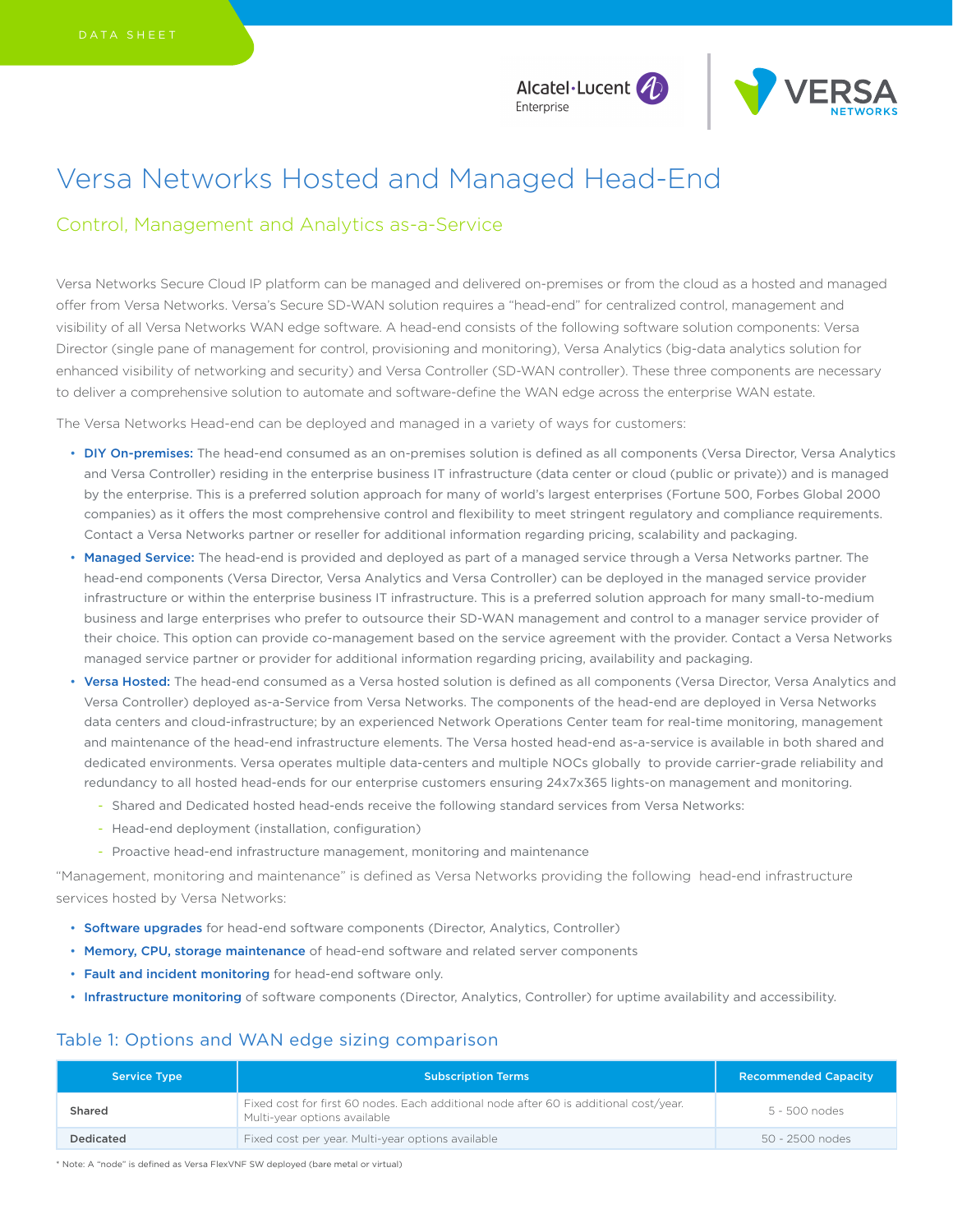### Table 2: Description of Hosting Support service

Hosting Support of Head-end Components

| <b>Hosting Support of Head-end Components</b>                                                                                                                  |
|----------------------------------------------------------------------------------------------------------------------------------------------------------------|
| Head-end deployment (installation, configuration)                                                                                                              |
| Proactive infrastructure management, monitoring and maintenance                                                                                                |
| Software upgrades for head-end software components (Director, Analytics, Controller)                                                                           |
| Memory, CPU and storage maintenance of head-end software and related server components                                                                         |
| Fault and incident monitoring for head-end software only                                                                                                       |
| Infrastructure monitoring of software components (Director, Analytics, Controller) for uptime availability and accessibility                                   |
| Planning and Design of head-end infrastructure (Dedicated only)                                                                                                |
| Initial deployment of Versa head-end applications to create the customer specific headend in the designated hardware or cloud infrastructure. (Dedicated only) |
| Creation of the customer tenant and admin accounts. (Shared)                                                                                                   |
| Monitoring - 24x7 - of the Alarms related to Versa Head-end.                                                                                                   |
| Monitoring - 24x7 - of the health of Versa head-end applications                                                                                               |
| Fault / Incident management using standard Versa technical support services and processes - applicable only for Versa head-end elements.                       |
| Software upgrade and updates of the Versa head-end software elements.                                                                                          |
| Head-end server hardware OS and security patch upgrades and updates                                                                                            |

### Frequently Asked Questions:

#### Q. Why would I want to have Versa host and manage the head-end?

A. Many customers find that having Versa host the head-end simplifies the deployment tremendously and removes a potential burden of skills and infrastructure operations. Many customers view this as very similar to how you are transitioning to SaaS based applications and services to reduce on-premises infrastructure footprint and cost. More and more applications and services infrastructure is deployed in the cloud with the actual maintenance and monitoring of that infrastructure provided by the technology vendor. This serves to alleviate your IT staff from having to manage the deployment, procurement and ongoing maintenance of infrastructure and move to an as-a-Service model.

#### Q. For the shared head-end, will other tenants be able to see/modify my network.

A. No. There is complete segmentation between each tenant on the shared head-end. Our service provider customers have been using Versa multi-tenant head-ends for the past 4 years, we are merely using our native multi-tenancy to offer a hosted Versa head-end for our interested enterprise customers.

#### Q. How long does it take for Versa Networks to stand-up my head-end?

A. This will be contingent on scope of the underlying SD-WAN network design and scale. Typical deployment times to stand-up a head-end can be addressed within 5 business days.

#### Q. Does the monitoring and maintenance also extend to my branch nodes?

A. No. This is a difference managed service engagement. The Managed and Hosted Versa Head-end is for **head-end software only** (Director, Analytics and Controller). Any CPE (branch) or FlexVNF software configuration, license and service management is not a default part of the hosted head-end service.

#### Q. Does the Versa head-end also provide Cloud-Gateway services?

A. No. This service is specific to head-end software infrastructure maintenance and does not have dynamic steering policies for traffic management within scope.